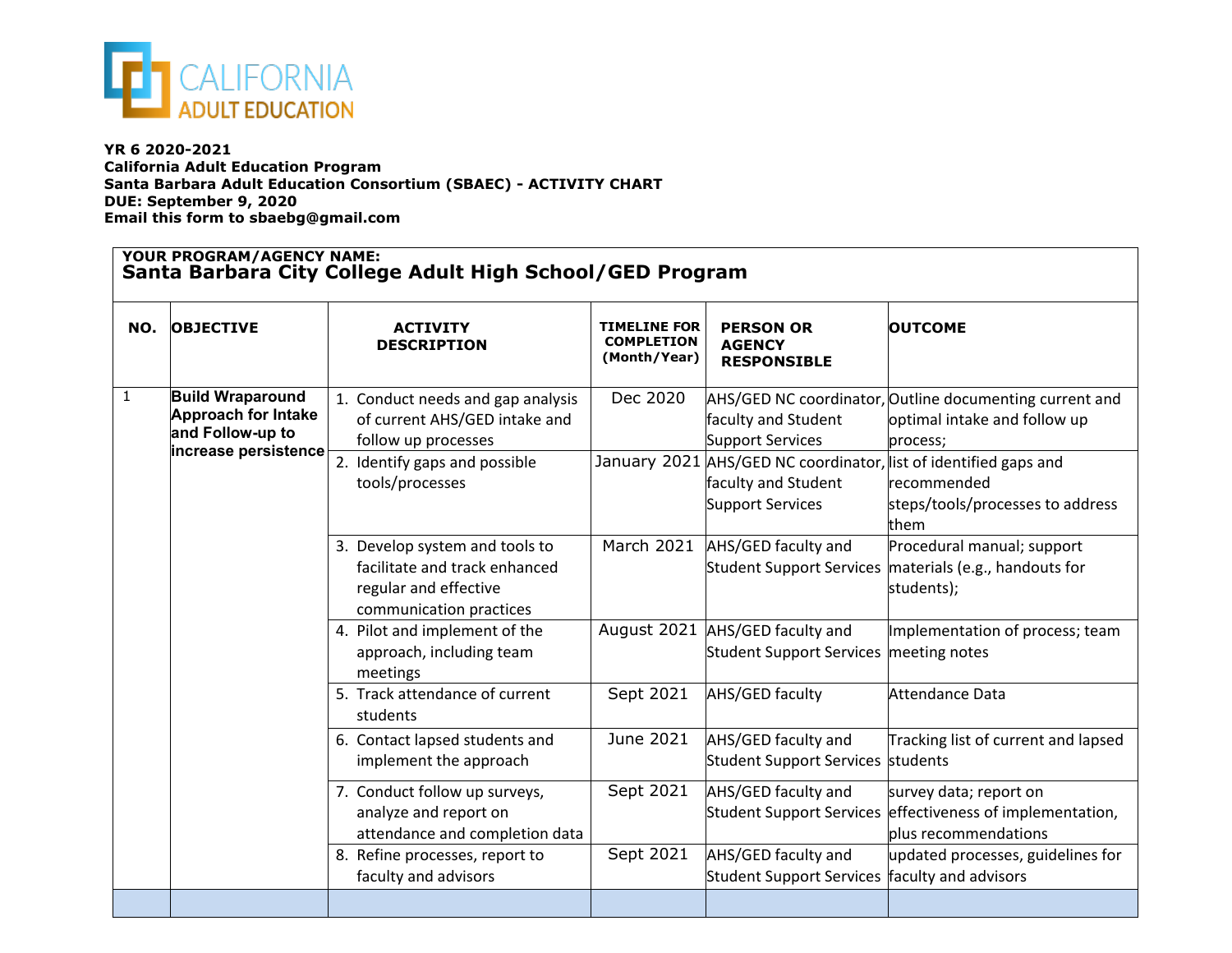| NO.                     | <b>OBJECTIVE</b>                                                                                                                          | <b>ACTIVITY</b><br><b>DESCRIPTION</b>                                                                                                    | TIMELINE FOR<br><b>COMPLETION</b><br>(Month/Year) | <b>PERSON OR</b><br><b>AGENCY</b><br><b>RESPONSIBLE</b>           | <b>OUTCOME</b>                                                                                                                             |
|-------------------------|-------------------------------------------------------------------------------------------------------------------------------------------|------------------------------------------------------------------------------------------------------------------------------------------|---------------------------------------------------|-------------------------------------------------------------------|--------------------------------------------------------------------------------------------------------------------------------------------|
| $\overline{\mathbf{2}}$ | <b>Provide Classroom</b><br><b>Tutor/TA Support</b><br>for Curriculum and<br><b>Tracking</b><br><b>Enhancements</b>                       | Classroom tutor assistance with<br>1.<br>implementation of updated<br>intake and tracking systems                                        | August 2021                                       | <b>AHS/GED Noncredit</b><br>Coordinator and Faculty<br>Team       | Guidelines for working with<br>students of all skill levels; tracking<br>attendance, completion, and<br>satisfaction with course materials |
|                         |                                                                                                                                           | 2.<br>Classroom tutor assistance with<br>initial and benchmark<br>assessments (e.g., CASAS)                                              | August 2021                                       | <b>AHS/GED Noncredit</b><br>Coordinator and Faculty<br>Team       | protocol for testing, reporting data<br>to instructors to utilize in student<br>communications and tracking                                |
|                         |                                                                                                                                           | In-class tutor training on<br>3.<br>updated course materials and<br>processes                                                            |                                                   | January 2021 AHS/GED Noncredit<br>Coordinator and Faculty<br>Team | Training materials                                                                                                                         |
|                         |                                                                                                                                           | 4. Tutor assistance with gathering<br>data on effectiveness of<br>classroom enhancements                                                 | June 2021                                         | <b>AHS/GED Noncredit</b><br>Coordinator and Faculty<br>Team       | Data on student attendance,<br>completion rates, satisfaction with<br>course materials                                                     |
|                         |                                                                                                                                           |                                                                                                                                          |                                                   |                                                                   |                                                                                                                                            |
| 3                       | <b>Develop and Pilot</b><br>new interactive<br>learning format;<br><b>Webquest Critical</b><br><b>Thinking Learning</b><br><b>Modules</b> | 1. Research, document, and<br>evaluate Webquest design<br>processes, models, and<br>examples; consult with credit<br>and other faculty   | Dec 2020                                          | <b>AHS/GED Faculty</b><br>Team                                    | Document design model spec<br>specs, and recommendations<br>for best fit model for ABE-level<br>students and targeted courses.             |
|                         |                                                                                                                                           | 2. Review curriculum; survey<br>students/instructors to<br>pinpoint areas of curriculum<br>where the WQ model would<br>be most effective | January 2021                                      | <b>AHS/GED Faculty</b><br>Team                                    | Survey data, list of selected<br>topics/courses.                                                                                           |
|                         |                                                                                                                                           | 3. Develop outlines of TASK,<br>PROCESS, RESOURCES, and<br><b>EVALUATION for selected areas</b>                                          | May 2021                                          | <b>AHS/GED Faculty</b><br>Team                                    | Module assignment outline and list<br>of needed support materials                                                                          |
|                         |                                                                                                                                           | 4. Develop, test, and refine one or<br>two sets of materials as well as<br>feedback and evaluation surveys                               | <b>June 2021</b>                                  | <b>AHS/GED Faculty</b><br>Team                                    | Prototype WQ modules, survey<br>tools, survey and some iniital<br>feedback data                                                            |
|                         |                                                                                                                                           | 5. Select subset of students for pilot<br>study; gather feedback, make<br>further refinements                                            | June 2021                                         | AHS/GED Faculty<br>Team                                           | Implementation of pilot modules,<br>feedback data, updates to WQ<br>module specs and materials                                             |
|                         |                                                                                                                                           | 6. Integrate modules into existing<br>courses; develop course outlines<br>for 1-2 credit standalone courses                              | August 2021                                       | AHS/GED Faculty<br>Team                                           | Updated course outlines, new CORs<br>for stand alone courses, library of<br>materials                                                      |
|                         |                                                                                                                                           | 7. Meet regularly with all AHS/GED<br>instructors and tutors to train<br>and obtain feedback on new<br>materials                         | Sept 2021                                         | <b>AHS/GED Faculty</b><br>Team                                    | Constructive feedback on<br>materials; set of needed<br>refinements                                                                        |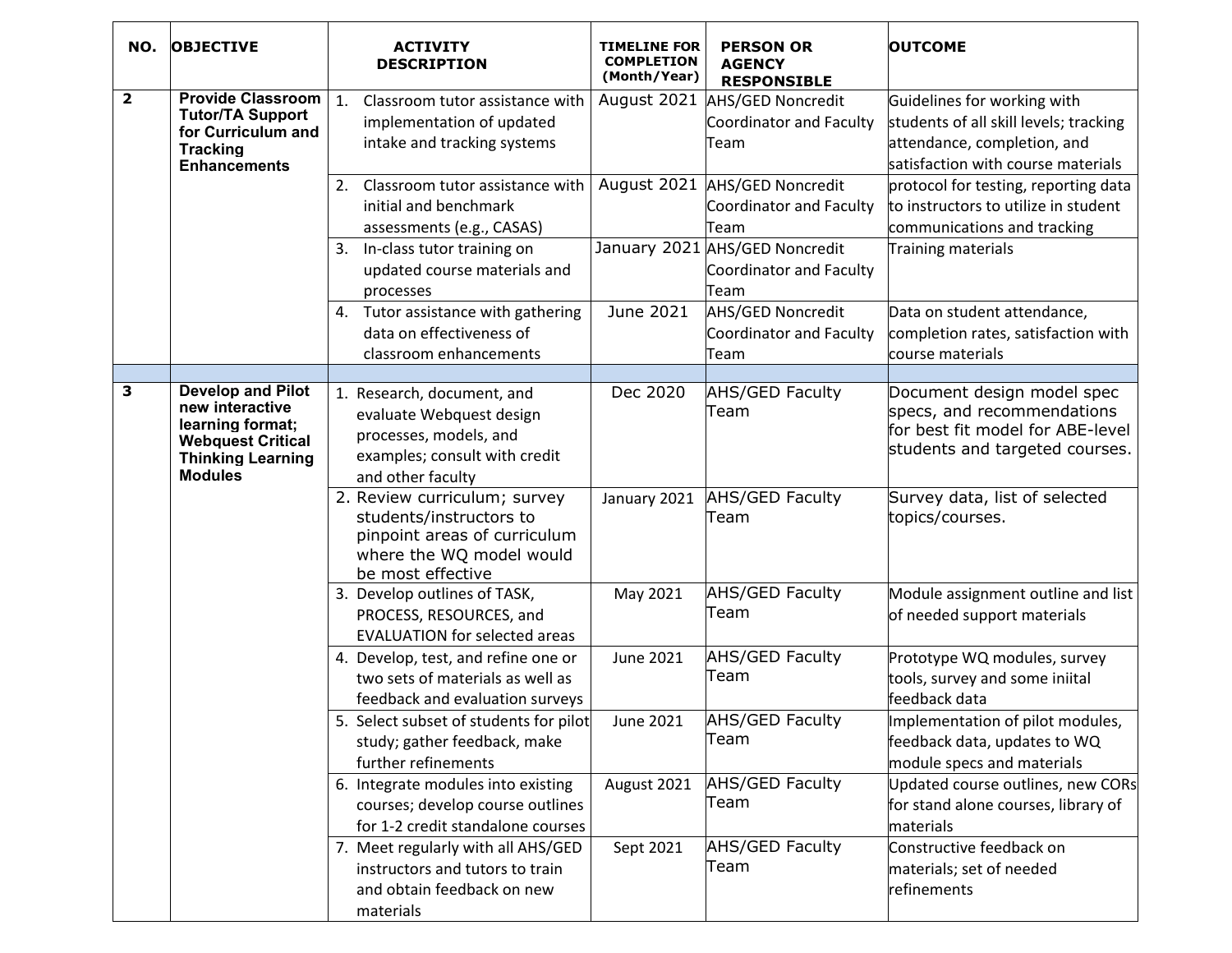| NO. | <b>OBJECTIVE</b>                                                                                                  | <b>ACTIVITY</b><br><b>DESCRIPTION</b>                                                                                                                                                                                                | TIMELINE FOR<br><b>COMPLETION</b><br>(Month/Year) | <b>PERSON OR</b><br><b>AGENCY</b><br><b>RESPONSIBLE</b>                                                           | <b>OUTCOME</b>                                                                                                                      |
|-----|-------------------------------------------------------------------------------------------------------------------|--------------------------------------------------------------------------------------------------------------------------------------------------------------------------------------------------------------------------------------|---------------------------------------------------|-------------------------------------------------------------------------------------------------------------------|-------------------------------------------------------------------------------------------------------------------------------------|
| 4   | <b>Develop and Pilot</b><br>Inquiry-based<br><b>Cohort Group</b><br><b>Model for English</b><br>and Language Arts | 1. Research and review best<br>practices for establishing cohort<br>modules in AHS and GED language<br>arts Distance Ed classrooms                                                                                                   | Dec 2020                                          | <b>AHS/GED Faculty</b><br>Team                                                                                    | Outline of best-fit cohort models                                                                                                   |
|     |                                                                                                                   | 2. Research, evaluate and catalog<br>instructional resources                                                                                                                                                                         | January 2021                                      | <b>AHS/GED Faculty</b><br>Team                                                                                    | Selection of best-fit materials<br>appropriate for ABE-level students<br>to integrate into course content                           |
|     |                                                                                                                   | 3. Develop outlines to implement<br>and assess effectiveness of cohort<br>modules, including student survey<br>tools                                                                                                                 | Feb 2021                                          | <b>AHS/GED Faculty</b><br>Team                                                                                    | Set of best practices and design<br>rubrics for designing, guiding and<br>evaluating non-fiction reading skills                     |
|     |                                                                                                                   | 4. Develop, test, and refine set of<br>supplemental support materials                                                                                                                                                                | <b>March 2021</b>                                 | <b>AHS/GED Faculty</b><br>Team                                                                                    | Set of support materials                                                                                                            |
|     |                                                                                                                   | 5. Streamline existing AHS self-paced<br>courses. and integrate selected<br>cohort module materials                                                                                                                                  | April 2021                                        | AHS/GED Faculty<br>Team                                                                                           | Course materials                                                                                                                    |
|     |                                                                                                                   | 6. Pilot revised course materials with<br>subset of students; refine as<br>needed                                                                                                                                                    | August 2021                                       | <b>AHS/GED Faculty</b><br>Team                                                                                    | Implementation of pilot course,<br>with benchmark completion,<br>attendance, student feedback data                                  |
|     |                                                                                                                   | 7. Meet regularly with all AHS<br>instructors to evaluate, train and<br>obtain feedback on new materials                                                                                                                             | August 2021                                       | <b>AHS/GED Faculty</b><br>Team                                                                                    | Constructive feedback on<br>materials; set of needed<br>refinements                                                                 |
|     |                                                                                                                   |                                                                                                                                                                                                                                      |                                                   |                                                                                                                   |                                                                                                                                     |
| 5   | <b>Enhance and Extend</b><br><b>Marketing and</b><br>Outreach                                                     | 1. Create outreach campaigns<br>targeting a broader constituency,<br>particularly disproportionately<br>impacted and non-digital natives                                                                                             | <b>June 2021</b>                                  | NC Coordinator,<br>Marketing Consultants,<br><b>AHS/GED Faculty</b>                                               | Increased enrollment in the<br>AHS/GED program (Tracked in<br>Banner and TOPSPro)                                                   |
|     |                                                                                                                   | 2. Update marketing materials<br>(website, brochures, fliers) with a<br>focus on increased accessibility                                                                                                                             | June 2021                                         | NC Coordinator,<br>Marketing Consultants,<br>AHS/GED Faculty                                                      | Accessible and Bilingual Website,<br>Increased number of students<br>enrolled in the AHS/GED program<br>(Tracked in Banner/TOPSPro) |
|     |                                                                                                                   | building partnerships with<br>3.<br>local high schools and other<br>K12 organizations, SBCC<br>student support services,<br><b>SBCC Promise, Extended</b><br>Opportunity Programs and<br>Services (EOPS), Guided<br>Pathway and Dual | <b>June 2021</b>                                  | NC Coordinator, Student<br>Support Services and<br>Representatives from<br>named departments and<br>organizations | Increased referrals to and from the<br>AHS/GED program (Tracked in<br>Banner/Starfish, etc.)                                        |